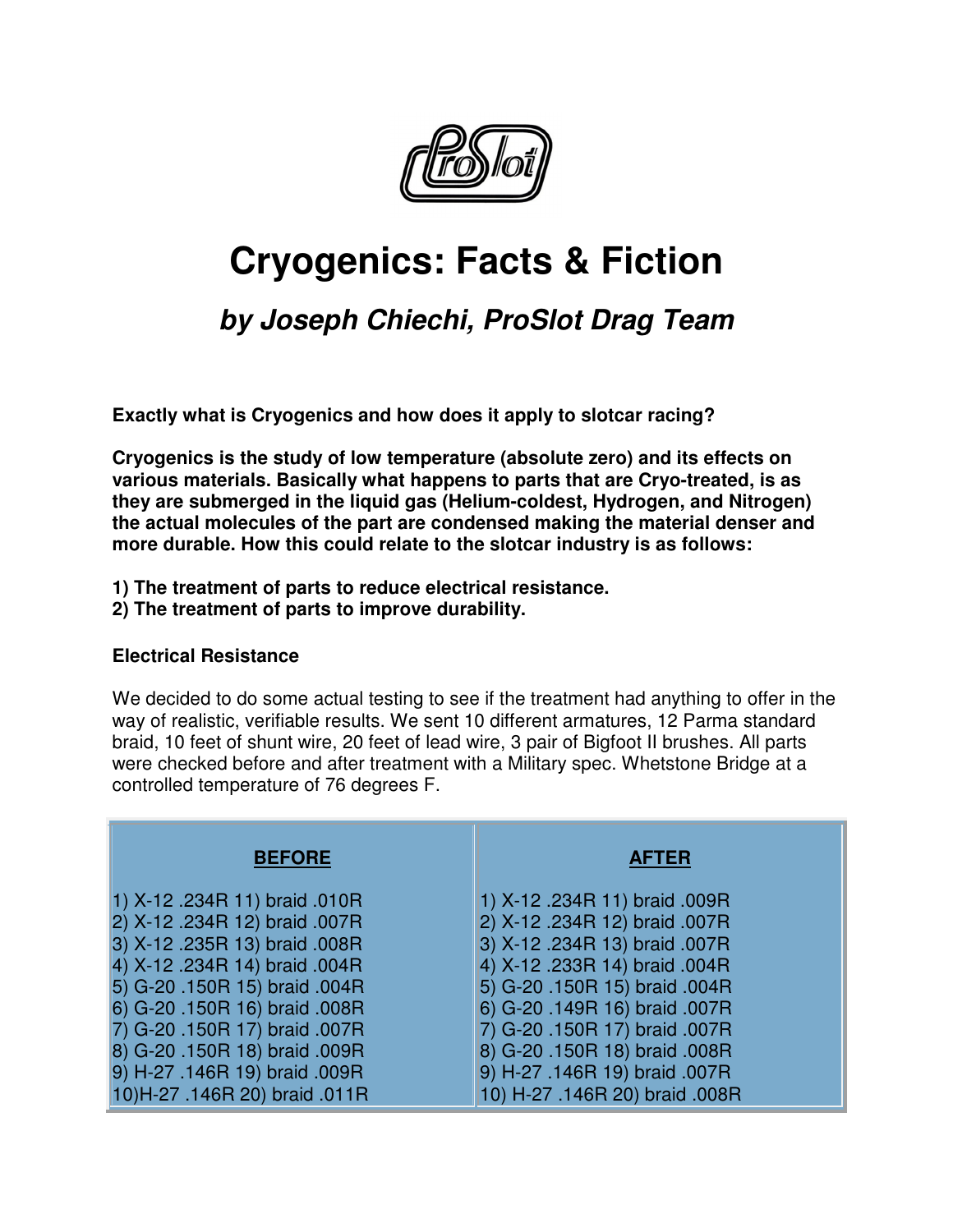| 21) braid .008R                 | 21) braid .008R                 |
|---------------------------------|---------------------------------|
| 22) braid .009R                 | 22) braid .008R                 |
| 23) 10ft shunt wire .470R       | 23) 10ft shunt wire .462R       |
| 24) 20ft lead wire 1.223R       | 24) 20ft lead wire 1.216R       |
| 25) brush .003R 28) brush .003R | 25) brush .003R 28) brush .002R |
| 26) brush .003R 29) brush .002R | 26) brush .003R 29) brush .002R |
| 27) brush .003R 30) brush .003R | 27) brush .003R 30) brush .003R |

As can be seen from the results, there was little or no improvement in the resistance of the treated parts with the exception of the braid. It seems to have improved the bad reading braid and not effected the good reading braid. The armatures were track tested in one blueprinted setup and one car in the same afternoon.

There were 6 passes made on each arm before changing and in all but 2 cases the performance was unchanged over untreated arms. The 2 arms that ran different were the #3 X-12 and the #7 G-20. Both arms ran slow, about .020 slower than the 6 pass average of the worst of the untreated arms. I then took one car and made 6 passes for an average of .907et. I then changed the brushes, shunt wire, lead wire, and braid on the car and made 6 more passes for an average of .909et. There was no improvement with the treated parts.

### **DURABILITY**

We sent in 4 Sonic aluminum tri-lite spur gears to be treated for a durability test.

We have had a problem with shearing teeth off the gears and thought this would be a good test. All 4 treated gears were installed on 4 different AA/FCs. All 4 gears lasted more than twice as long as untreated gears. In fact, only one gear sheared a tooth. The other three just plain wore out.

We also sent in 12 comms to be treated and checked for durability. There was no improvement in hardness or machine ability and in run testing the comms showed no wear improvement at all.

### **SUMMARY**

In summary, while the theory is sound, our tests did not show any practical improvement electrically in treating any of the motor parts or wiring. The aluminum parts responded well to the treatment and would probability be worth the expense to treat chassis and gears. Magnets were not treated because the lab for-warned us that if there was any kind of flaw in the magnet material it would shatter during cool down.

We chose not to treat our cans to avoid the risk of changing the magnetic properties of the selected material. As always the racer has the choice. I know race teams that treat